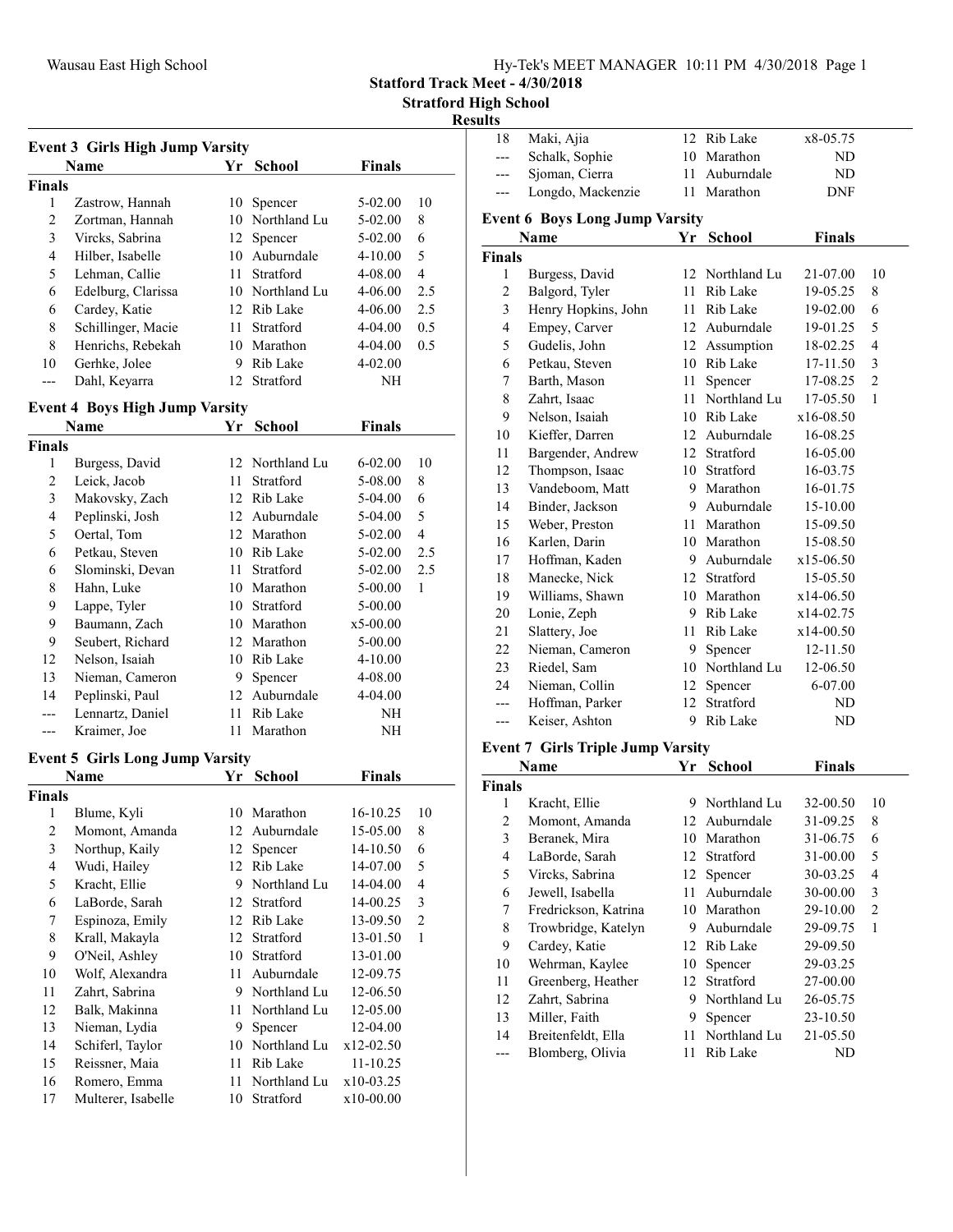Statford Track Meet - 4/30/2018

#### Results

| <b>Event 8 Boys Triple Jump Varsity</b>             |                     |     |                 |            |                |  |  |
|-----------------------------------------------------|---------------------|-----|-----------------|------------|----------------|--|--|
| <b>School</b><br><b>Finals</b><br><b>Name</b><br>Yr |                     |     |                 |            |                |  |  |
| <b>Finals</b>                                       |                     |     |                 |            |                |  |  |
| 1                                                   | Burgess, David      |     | 12 Northland Lu | 43-03.75   | 10             |  |  |
| 2                                                   | Petkau, Steven      | 10  | Rib Lake        | $40-02.25$ | 8              |  |  |
| 3                                                   | Zahrt, Isaac        |     | 11 Northland Lu | 39-08.00   | 6              |  |  |
| 4                                                   | Empey, Carver       | 12. | Auburndale      | 39-04.00   | 5              |  |  |
| 5                                                   | Hopkins, John Henry | 11  | Rib Lake        | 38-10.00   | 4              |  |  |
| 6                                                   | Schumacher, Aaron   | 10  | Marathon        | 38-06.00   | 3              |  |  |
| 7                                                   | Trawicki, Nathan    | 10  | Marathon        | 37-07.00   | $\mathfrak{D}$ |  |  |
| 8                                                   | Weber, Preston      | 11  | Marathon        | 36-01.50   | 1              |  |  |
| 9                                                   | Dums, Adam          | 12. | Rib Lake        | 33-10.50   |                |  |  |
| 10                                                  | Browne, Seth        | 12  | Stratford       | 33-02.25   |                |  |  |
| 11                                                  | Ashebeck, Ted       | 12  | Assumption      | 33-00.50   |                |  |  |
|                                                     | Hoffman, Parker     | 12. | Stratford       | ND         |                |  |  |

# Event 9 Girls Discus Throw Varsity

|               | Name                | Yr | <b>School</b> | Finals    |    |
|---------------|---------------------|----|---------------|-----------|----|
| <b>Finals</b> |                     |    |               |           |    |
| 1             | Schmidt, Katelyn    | 12 | Marathon      | 113-01    | 10 |
| 2             | Free, Bradyn        | 10 | Marathon      | 103-04    | 8  |
| 3             | Zemke, Leah         | 11 | Marathon      | 103-00    | 6  |
| 4             | Ashbeck, Abby       | 10 | Assumption    | 99-07     | 5  |
| 5             | Brugger, Bryanne    | 12 | Rib Lake      | 98-01     | 4  |
| 6             | Neumann, Brooke     | 9  | Northland Lu  | 94-01     | 3  |
| 7             | Krautkramer, Hope   | 9  | Marathon      | x85-04    |    |
| 8             | Stoffel, Marguerite | 10 | Marathon      | x84-00    |    |
| 9             | Folz, Elizabeth     | 12 | Stratford     | $83 - 10$ | 2  |
| 10            | Rusch, Kaitlyn      | 9  | Marathon      | x83-01    |    |
| 11            | Winter, Maddie      | 11 | Rib Lake      | 76-03     | 1  |
| 12            | Annala, Makenna     | 11 | Rib Lake      | 72-02     |    |
| 13            | Soczka, Natalie     | 12 | Stratford     | 69-07     |    |
| 14            | Beihoffer, Anna     | 10 | Auburndale    | 66-01     |    |
| 15            | Hughes, Emily       | 9  | Stratford     | 63-02     |    |
| 16            | Kollross, Julianna  | 11 | Auburndale    | 59-07     |    |
| 17            | Edelburg, Clarissa  | 10 | Northland Lu  | 58-11     |    |
| 18            | Wolff, Skyler       | 11 | Auburndale    | 58-02     |    |
| 19            | Luna, Heidi         | 9  | Spencer       | 54-07     |    |
| 20            | Peplinski, Katie    | 11 | Auburndale    | x45-09    |    |

## Event 10 Boys Discus Throw Varsity

|               | <b>Name</b>         | Yr | <b>School</b> | <b>Finals</b> |                |
|---------------|---------------------|----|---------------|---------------|----------------|
| <b>Finals</b> |                     |    |               |               |                |
| 1             | Veverka, Ben        |    | 12 Assumption | 156-07        | 10             |
| 2             | Zschernitz, Logan   | 11 | Spencer       | 149-08        | 8              |
| 3             | Lang, Michael       | 12 | Marathon      | 138-10        | 6              |
| 4             | Karau, Nate         | 11 | Spencer       | 123-01        | 5              |
| 5             | Treankler, Garrison | 10 | Marathon      | 121-09        | 4              |
| 6             | Hall, Devin         | 10 | Marathon      | 113-09        | 3              |
| 7             | Schneider, Dilan    | 11 | Rib Lake      | 111-10        | $\overline{2}$ |
| 8             | Drexler, Drey       | 9  | Stratford     | 109-10        | 1              |
| 9             | Olson, Nic          |    | 12 Assumption | $107 - 10$    |                |
| 10            | Dachel, Josh        | 11 | Assumption    | 103-07        |                |
| 11            | Zahrt, Isaac        | 11 | Northland Lu  | 101-08        |                |
| 12            | Rojas, Hector       | 12 | Stratford     | 100-02        |                |

| 13 | Seubert, Nathan    |    | 10 Marathon  | x99-09   |
|----|--------------------|----|--------------|----------|
| 14 | Stoflet, Gage      | 12 | Auburndale   | 96-01    |
| 15 | Fowler, Wyatt      | 11 | Auburndale   | 96-00    |
| 16 | Much, Brandon      | 11 | Spencer      | 91-11    |
| 17 | Patyk, Ryan        | 12 | Auburndale   | 90-04    |
| 18 | Coulthurst, Max    | 12 | Assumption   | x90-02   |
| 19 | Blaedow, Chase     | 12 | Rib Lake     | 86-11    |
| 20 | Skroch, Jacob      | 9  | Stratford    | 83-09    |
| 21 | Kilty, Gavid       | 11 | Spencer      | x82-00   |
| 22 | Bathke, Derek      | 10 | Assumption   | x81-06   |
| 23 | Miller, Braedon    | 9  | Spencer      | x80-03   |
| 24 | Balz, Karson       | 10 | Stratford    | x76-01   |
| 25 | Jensen, Wyatt      | 11 | Northland Lu | 73-07    |
| 26 | Hamilton, Hunter   | 12 | Rib Lake     | 72-07    |
| 27 | Lappe, Tyler       | 10 | Stratford    | x69-11   |
| 28 | Rauch, Austyn      | 10 | Stratford    | x68-06   |
| 29 | Starr, Nick        | 12 | Rib Lake     | x67-02   |
| 30 | Kundinger, Seth    | 12 | Auburndale   | x67-01   |
| 31 | Rohland, Brenden   | 10 | Northland Lu | 66-03    |
| 32 | Russ, Sam          | 10 | Northland Lu | $x64-01$ |
| 33 | Much, Brody        | 9  | Spencer      | x58-07   |
| 34 | Brugger, Mark      | 10 | Rib Lake     | x54-08   |
| 35 | Griepentrog, Aidan | 9  | Spencer      | x48-10   |
|    |                    |    |              |          |

# Event 11 Girls Shot Put Varsity

| Name           |                                       | Yr          | <b>School</b>                                | <b>Finals</b> |                |
|----------------|---------------------------------------|-------------|----------------------------------------------|---------------|----------------|
| Finals         |                                       |             |                                              |               |                |
| 1              | Zemke, Leah                           | 11          | Marathon                                     | 33-08.75      | 10             |
| $\mathfrak{2}$ | Schmidt, Katelyn                      | 12          | Marathon                                     | 33-02.00      | 8              |
| 3              | Hughes, Emily                         | 9           | Stratford                                    | 32-08.25      | 6              |
| $\overline{4}$ | Brugger, Bryanne                      |             | 12 Rib Lake                                  | 31-06.50      | 5              |
| 5              | Krautkramer, Hope                     | 9           | Marathon                                     | 30-09.00      | 4              |
| 6              | Radtke, Savana                        | 10          | Rib Lake                                     | 30-07.00      | 3              |
| 7              | Annala, Makenna                       | 11          | Rib Lake                                     | 30-06.25      | $\overline{c}$ |
| 8              | Folz, Elizabeth                       | 12          | Stratford                                    | 28-06.50      | $\mathbf{1}$   |
| 9              | Winter, Maddie                        | 11          | Rib Lake                                     | x28-05.50     |                |
| 10             | Neumann, Brooke                       | 9           | Northland Lu                                 | 28-04.75      |                |
| 10             | Free, Bradyn                          | 10          | Marathon                                     | x28-04.75     |                |
| 12             | Beihoffer, Anna                       | 10          | Auburndale                                   | 27-00.00      |                |
| 13             | Statz, Calli                          | 10          | Assumption                                   | 26-10.50      |                |
| 14             | Stoffel, Marguerite                   | 10          | Marathon                                     | x26-07.00     |                |
| 15             | Peplinski, Katie                      | 11          | Auburndale                                   | 26-03.50      |                |
| 16             | Wolff, Skyler                         | 11          | Auburndale                                   | 26-03.25      |                |
| 17             | Kollross, Julianna                    | 11          | Auburndale                                   | x24-05.25     |                |
| 18             | Rusch, Kaitlyn                        | 9           | Marathon                                     | x23-10.00     |                |
| 19             | Soczka, Natalie                       |             | 12 Stratford                                 | 23-08.00      |                |
| 20             | Tucker, Cassie                        | 10          | Marathon                                     | $x23-06.00$   |                |
| 21             | Rhyner, Audrey                        | 9           | Rib Lake                                     | x18-07.00     |                |
| 22             | Luna, Heidi                           | 9           | Spencer                                      | 17-06.50      |                |
|                | <b>Event 12 Boys Shot Put Varsity</b> |             |                                              |               |                |
|                | Name                                  | Yr          | <b>School</b>                                | <b>Finals</b> |                |
| Finals         |                                       |             |                                              |               |                |
| $\mathbf{1}$   | $T = 1$                               | $1^{\circ}$ | <b>A</b> and the second of the second second | 50.0050       | 1 <sub>0</sub> |

| inals |                     |               |          |      |
|-------|---------------------|---------------|----------|------|
|       | 1 Veverka, Ben      | 12 Assumption | 52-00.50 | - 10 |
|       | 2 Zschernitz, Logan | 11 Spencer    | 51-10.75 | - 8  |
|       | 3 Lang, Michael     | 12 Marathon   | 48-03.00 | - 6  |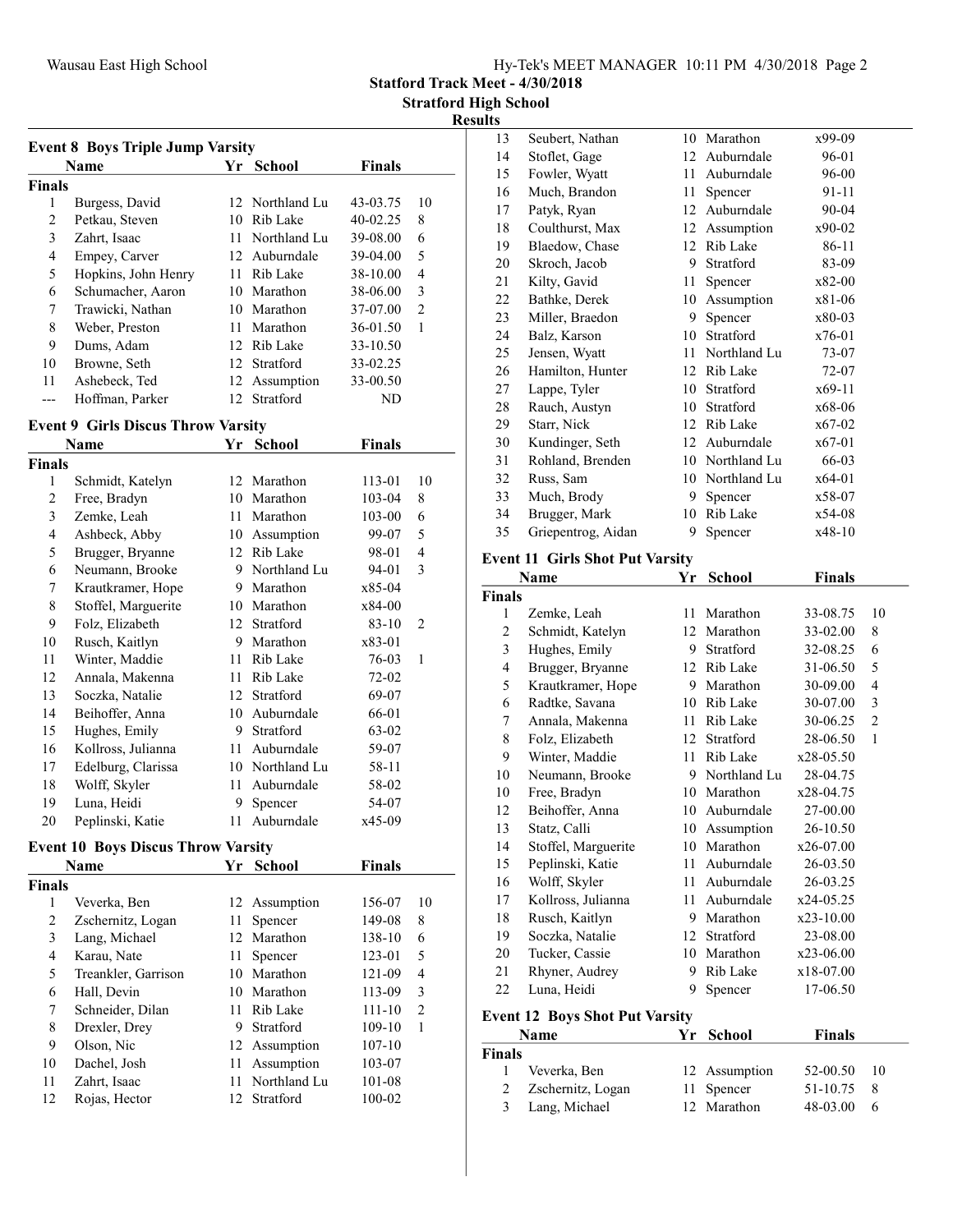Statford Track Meet - 4/30/2018

#### Results

|    | (Event 12 Boys Shot Put Varsity)<br>Finals<br><b>Name</b><br>Yr School<br><b>Finals</b><br>44-00.50<br>Treankler, Garrison<br>Marathon<br>4<br>10<br>5<br>$\overline{4}$<br>5<br>Seubert, Nathan<br>Marathon<br>42-05.00<br>10<br>3<br>6<br>Karau, Nate<br>38-11.00<br>11-<br>Spencer<br>$\overline{2}$<br>7<br>Gudelis, John<br>Assumption<br>12<br>37-10.00<br>8<br>$\mathbf{1}$<br>Kilty, Gavid<br>11<br>Spencer<br>37-08.00<br>9<br>Schneider, Dilan<br>Rib Lake<br>11<br>37-05.50<br>10<br>Hall, Devin<br>10<br>Marathon<br>x37-03.00<br>11<br>Blaedow, Chase<br>12 Rib Lake<br>36-03.50<br>12<br>Dachel, Josh<br>11<br>Assumption<br>36-03.00<br>Stratford<br>13<br>9<br>Drexler, Drey<br>35-02.50<br>Marathon<br>14<br>Blount, Cameron<br>10<br>x34-09.50<br>15<br>Auburndale<br>Fowler, Wyatt<br>11<br>34-06.75<br>16<br>Stratford<br>Curtice, Wyatt<br>12<br>34-00.00<br>Rojas, Hector<br>Stratford<br>17<br>12<br>33-08.00<br>Starr, Nick<br>12 Rib Lake<br>18<br>32-10.50<br>12 Auburndale<br>19<br>Patyk, Ryan<br>32-06.00<br>Stratford<br>20<br>Lappe, Tyler<br>10<br>x32-04.00<br>20<br>Bathke, Derek<br>10 Assumption<br>x32-04.00<br>12 Marathon<br>22<br>Bokath, Dakota<br>x32-02.00<br>23<br>Olson, Nic<br>12 Assumption<br>x31-04.25<br>12 Assumption<br>24<br>Coulthurst, Max<br>x31-04.00<br>25<br>Northland Lu<br>Jensen, Wyatt<br>11<br>31-00.25 |    |                 |               |  |
|----|-------------------------------------------------------------------------------------------------------------------------------------------------------------------------------------------------------------------------------------------------------------------------------------------------------------------------------------------------------------------------------------------------------------------------------------------------------------------------------------------------------------------------------------------------------------------------------------------------------------------------------------------------------------------------------------------------------------------------------------------------------------------------------------------------------------------------------------------------------------------------------------------------------------------------------------------------------------------------------------------------------------------------------------------------------------------------------------------------------------------------------------------------------------------------------------------------------------------------------------------------------------------------------------------------------------------------------------------------------------------------|----|-----------------|---------------|--|
|    |                                                                                                                                                                                                                                                                                                                                                                                                                                                                                                                                                                                                                                                                                                                                                                                                                                                                                                                                                                                                                                                                                                                                                                                                                                                                                                                                                                         |    |                 |               |  |
|    |                                                                                                                                                                                                                                                                                                                                                                                                                                                                                                                                                                                                                                                                                                                                                                                                                                                                                                                                                                                                                                                                                                                                                                                                                                                                                                                                                                         |    |                 |               |  |
|    |                                                                                                                                                                                                                                                                                                                                                                                                                                                                                                                                                                                                                                                                                                                                                                                                                                                                                                                                                                                                                                                                                                                                                                                                                                                                                                                                                                         |    |                 |               |  |
|    |                                                                                                                                                                                                                                                                                                                                                                                                                                                                                                                                                                                                                                                                                                                                                                                                                                                                                                                                                                                                                                                                                                                                                                                                                                                                                                                                                                         |    |                 |               |  |
|    |                                                                                                                                                                                                                                                                                                                                                                                                                                                                                                                                                                                                                                                                                                                                                                                                                                                                                                                                                                                                                                                                                                                                                                                                                                                                                                                                                                         |    |                 |               |  |
|    |                                                                                                                                                                                                                                                                                                                                                                                                                                                                                                                                                                                                                                                                                                                                                                                                                                                                                                                                                                                                                                                                                                                                                                                                                                                                                                                                                                         |    |                 |               |  |
|    |                                                                                                                                                                                                                                                                                                                                                                                                                                                                                                                                                                                                                                                                                                                                                                                                                                                                                                                                                                                                                                                                                                                                                                                                                                                                                                                                                                         |    |                 |               |  |
|    |                                                                                                                                                                                                                                                                                                                                                                                                                                                                                                                                                                                                                                                                                                                                                                                                                                                                                                                                                                                                                                                                                                                                                                                                                                                                                                                                                                         |    |                 |               |  |
|    |                                                                                                                                                                                                                                                                                                                                                                                                                                                                                                                                                                                                                                                                                                                                                                                                                                                                                                                                                                                                                                                                                                                                                                                                                                                                                                                                                                         |    |                 |               |  |
|    |                                                                                                                                                                                                                                                                                                                                                                                                                                                                                                                                                                                                                                                                                                                                                                                                                                                                                                                                                                                                                                                                                                                                                                                                                                                                                                                                                                         |    |                 |               |  |
|    |                                                                                                                                                                                                                                                                                                                                                                                                                                                                                                                                                                                                                                                                                                                                                                                                                                                                                                                                                                                                                                                                                                                                                                                                                                                                                                                                                                         |    |                 |               |  |
|    |                                                                                                                                                                                                                                                                                                                                                                                                                                                                                                                                                                                                                                                                                                                                                                                                                                                                                                                                                                                                                                                                                                                                                                                                                                                                                                                                                                         |    |                 |               |  |
|    |                                                                                                                                                                                                                                                                                                                                                                                                                                                                                                                                                                                                                                                                                                                                                                                                                                                                                                                                                                                                                                                                                                                                                                                                                                                                                                                                                                         |    |                 |               |  |
|    |                                                                                                                                                                                                                                                                                                                                                                                                                                                                                                                                                                                                                                                                                                                                                                                                                                                                                                                                                                                                                                                                                                                                                                                                                                                                                                                                                                         |    |                 |               |  |
|    |                                                                                                                                                                                                                                                                                                                                                                                                                                                                                                                                                                                                                                                                                                                                                                                                                                                                                                                                                                                                                                                                                                                                                                                                                                                                                                                                                                         |    |                 |               |  |
|    |                                                                                                                                                                                                                                                                                                                                                                                                                                                                                                                                                                                                                                                                                                                                                                                                                                                                                                                                                                                                                                                                                                                                                                                                                                                                                                                                                                         |    |                 |               |  |
|    |                                                                                                                                                                                                                                                                                                                                                                                                                                                                                                                                                                                                                                                                                                                                                                                                                                                                                                                                                                                                                                                                                                                                                                                                                                                                                                                                                                         |    |                 |               |  |
|    |                                                                                                                                                                                                                                                                                                                                                                                                                                                                                                                                                                                                                                                                                                                                                                                                                                                                                                                                                                                                                                                                                                                                                                                                                                                                                                                                                                         |    |                 |               |  |
|    |                                                                                                                                                                                                                                                                                                                                                                                                                                                                                                                                                                                                                                                                                                                                                                                                                                                                                                                                                                                                                                                                                                                                                                                                                                                                                                                                                                         |    |                 |               |  |
|    |                                                                                                                                                                                                                                                                                                                                                                                                                                                                                                                                                                                                                                                                                                                                                                                                                                                                                                                                                                                                                                                                                                                                                                                                                                                                                                                                                                         |    |                 |               |  |
|    |                                                                                                                                                                                                                                                                                                                                                                                                                                                                                                                                                                                                                                                                                                                                                                                                                                                                                                                                                                                                                                                                                                                                                                                                                                                                                                                                                                         |    |                 |               |  |
|    |                                                                                                                                                                                                                                                                                                                                                                                                                                                                                                                                                                                                                                                                                                                                                                                                                                                                                                                                                                                                                                                                                                                                                                                                                                                                                                                                                                         |    |                 |               |  |
|    |                                                                                                                                                                                                                                                                                                                                                                                                                                                                                                                                                                                                                                                                                                                                                                                                                                                                                                                                                                                                                                                                                                                                                                                                                                                                                                                                                                         |    |                 |               |  |
| 26 | Much, Brandon                                                                                                                                                                                                                                                                                                                                                                                                                                                                                                                                                                                                                                                                                                                                                                                                                                                                                                                                                                                                                                                                                                                                                                                                                                                                                                                                                           | 11 | Spencer         | x29-06.50     |  |
| 27 | Skroch, Jacob                                                                                                                                                                                                                                                                                                                                                                                                                                                                                                                                                                                                                                                                                                                                                                                                                                                                                                                                                                                                                                                                                                                                                                                                                                                                                                                                                           | 9  | Stratford       | x29-06.00     |  |
| 28 | Balz, Karson                                                                                                                                                                                                                                                                                                                                                                                                                                                                                                                                                                                                                                                                                                                                                                                                                                                                                                                                                                                                                                                                                                                                                                                                                                                                                                                                                            | 10 | Stratford       | x28-03.75     |  |
| 29 | Hamilton, Hunter                                                                                                                                                                                                                                                                                                                                                                                                                                                                                                                                                                                                                                                                                                                                                                                                                                                                                                                                                                                                                                                                                                                                                                                                                                                                                                                                                        |    | 12 Rib Lake     | x28-00.00     |  |
| 30 | Russ, Sam                                                                                                                                                                                                                                                                                                                                                                                                                                                                                                                                                                                                                                                                                                                                                                                                                                                                                                                                                                                                                                                                                                                                                                                                                                                                                                                                                               |    | 10 Northland Lu | 27-05.50      |  |
| 31 | Kundinger, Seth                                                                                                                                                                                                                                                                                                                                                                                                                                                                                                                                                                                                                                                                                                                                                                                                                                                                                                                                                                                                                                                                                                                                                                                                                                                                                                                                                         |    | 12 Auburndale   | 26-06.00      |  |
| 32 | Rauch, Austyn                                                                                                                                                                                                                                                                                                                                                                                                                                                                                                                                                                                                                                                                                                                                                                                                                                                                                                                                                                                                                                                                                                                                                                                                                                                                                                                                                           | 10 | Stratford       | x25-05.00     |  |
| 33 | Brugger, Mark                                                                                                                                                                                                                                                                                                                                                                                                                                                                                                                                                                                                                                                                                                                                                                                                                                                                                                                                                                                                                                                                                                                                                                                                                                                                                                                                                           |    | 10 Rib Lake     | x25-02.00     |  |
| 34 | Much, Brody                                                                                                                                                                                                                                                                                                                                                                                                                                                                                                                                                                                                                                                                                                                                                                                                                                                                                                                                                                                                                                                                                                                                                                                                                                                                                                                                                             | 9. | Spencer         | x25-00.75     |  |
| 35 | Rohland, Brenden                                                                                                                                                                                                                                                                                                                                                                                                                                                                                                                                                                                                                                                                                                                                                                                                                                                                                                                                                                                                                                                                                                                                                                                                                                                                                                                                                        | 10 | Northland Lu    | 24-02.25      |  |
| 36 | Griepentrog, Aidan                                                                                                                                                                                                                                                                                                                                                                                                                                                                                                                                                                                                                                                                                                                                                                                                                                                                                                                                                                                                                                                                                                                                                                                                                                                                                                                                                      | 9  | Spencer         | x24-00.00     |  |
|    | Event 13 Girls 4x800 Meter Relay Varsity                                                                                                                                                                                                                                                                                                                                                                                                                                                                                                                                                                                                                                                                                                                                                                                                                                                                                                                                                                                                                                                                                                                                                                                                                                                                                                                                |    |                 |               |  |
|    | Team                                                                                                                                                                                                                                                                                                                                                                                                                                                                                                                                                                                                                                                                                                                                                                                                                                                                                                                                                                                                                                                                                                                                                                                                                                                                                                                                                                    |    | Relay           | <b>Finals</b> |  |

#### Finals 1 Auburndale 10:40.71 10<br>1) Stanton, Taylor 10 2) Mitchell, Vanessa 10 2) Mitchell, Vanessa 10<br>4) Karl, Kali 12 3) Zenner, Errika 9 5) Schmeiser, Macie 10 2 Rib Lake 11:31.25 8<br>1) Wudi, Hailey 12 2) Goodrich, Zoei 10 2) Goodrich, Zoei 10<br>4) Lueck, Kelli 12 3) Espinoza, Emily 12<br>Marathon 3 Marathon 11:46.89 6<br>1) Beranek, Mira 10 2) Gage, Sierra 10 1) Beranek, Mira 10 2) Gage, Sierra 10<br>3) Fredrickson, Katrina 10 4) Kahon, Morgan 10 3) Fredrickson, Katrina 10

#### Event 14 Boys 4x800 Meter Relay Varsity

| Team                 | Relay | Finals               |
|----------------------|-------|----------------------|
| <b>Finals</b>        |       |                      |
| Marathon             |       | 8:59.09<br>-10       |
| 1) Beranek, Silas 12 |       | 2) Franke, Nathan 12 |
| 3) Kraimer, Joe 11   |       | 4) Shepro, Eann 12   |

| Rib Lake              | $9:21.34$ 8            |  |
|-----------------------|------------------------|--|
| 1) Swan, Chase 11     | 2) Dums, Adam 12       |  |
| 3) Lonie, Zeph 9      | 4) Fox, Dakota 12      |  |
| 5) Hoffland, John 12  | 6) Johnson, Riley 10   |  |
| Auburndale            | 9:25.29                |  |
| 1) Kieffer, Darren 12 | 2) Andreev, Mikhail 11 |  |
| 3) Kollross, Paul 10  | 4) Peplinski, Paul 12  |  |
|                       |                        |  |

#### Event 15 Girls 100 Meter Hurdles Varsity

| Name          |                      | Yr. | <b>School</b> | <b>Finals</b> |                |
|---------------|----------------------|-----|---------------|---------------|----------------|
| <b>Finals</b> |                      |     |               |               |                |
|               | Zastrow, Hannah      |     | 10 Spencer    | 16.56         | 10             |
| 2             | Berenz, Cassie       |     | 12 Marathon   | 18.06         | 8              |
| 3             | Linzmeier, Chrysten  |     | 12 Assumption | 18.49         | 6              |
| 4             | Quiggle, Aria        | 9   | Marathon      | 18.74         | 5              |
| 5             | Reissner, Maia       |     | 11 Rib Lake   | 20.04         | 4              |
| 6             | Kollross, Julianna   | 11  | Auburndale    | 20.37         | 3              |
| 7             | Greenberg, Grace     | 9   | Stratford     | 21.53         | $\mathfrak{D}$ |
| 8             | Wiesenbeck, Natallie |     | 10 Assumption | 23.38         |                |
| 9             | Cardey, Katie        |     | 12 Rib Lake   | 24.07         |                |

#### Event 16 Boys 110 Meter Hurdles Varsity

|               | Name             | Yr | <b>School</b> | <b>Finals</b> |    |
|---------------|------------------|----|---------------|---------------|----|
| <b>Finals</b> |                  |    |               |               |    |
|               | Knoeck, Dustin   |    | 12 Marathon   | 15.48         | 10 |
| 2             | Seubert, Richard |    | 12 Marathon   | 16.71         | 8  |
| 3             | Barth, Mason     |    | 11 Spencer    | 16.80         | 6  |
| 4             | Weix, Damon      |    | 12 Stratford  | 17.22         | -5 |
| 5             | Trawicki, Nathan |    | 10 Marathon   | 18.51         | 4  |
| 6             | Ebner, Cole      |    | Stratford     | 22.05         | 3  |
|               | Leonard, Joshua  |    | Northland Lu  | 23.90         | ာ  |

# Event 17 Girls 100 Meter Dash Varsity

|               | Name              | Yr | <b>School</b> | <b>Finals</b> |                |
|---------------|-------------------|----|---------------|---------------|----------------|
| <b>Finals</b> |                   |    |               |               |                |
| 1             | Blume, Kyli       | 10 | Marathon      | 13.06         | 10             |
| 2             | Momont, Amanda    | 12 | Auburndale    | 13.59         | 8              |
| 3             | Longdo, Mackenzie | 11 | Marathon      | 13.65         | 6              |
| 4             | Schubert, Lisa    | 11 | Rib Lake      | 13.68         | 5              |
| 5             | Zortman, Hannah   | 10 | Northland Lu  | 13.76         | 4              |
| 6             | Eichman, Dalaney  | 10 | Spencer       | 13.81         | 3              |
| 7             | Northup, Kaily    | 12 | Spencer       | 13.83         | $\overline{2}$ |
| 8             | Statz, Calli      | 10 | Assumption    | 13.98         | $\mathbf{1}$   |
| 9             | Radtke, Savana    | 10 | Rib Lake      | 14.12         |                |
| 10            | Henrichs, Rebekah | 10 | Marathon      | 14.15         |                |
| 11            | Jewell, Annalise  | 9  | Auburndale    | 14.24         |                |
| 12            | Ashbeck, Abby     | 10 | Assumption    | 14.33         |                |
| 13            | LaBorde, Sarah    | 12 | Stratford     | 14.40         |                |
| 14            | Wolf, Alexandra   | 11 | Auburndale    | 14.41         |                |
| 15            | Johnson, Sydney   | 11 | Spencer       | 14.51         |                |
| 16            | Londerville, Lily | 9  | Northland Lu  | 14.67         |                |
| 17            | Beihoffer, Anna   | 10 | Auburndale    | x14.68        |                |
| 17            | Miller, Faith     | 9  | Spencer       | x14.68        |                |
| 19            | Tichy, Saige      | 10 | Stratford     | 14.79         |                |
| 20            | Matyka, Eliza     | 12 | Rib Lake      | 14.85         |                |
| 21            | Phakitthong, Ally | 11 | Marathon      | x14.87        |                |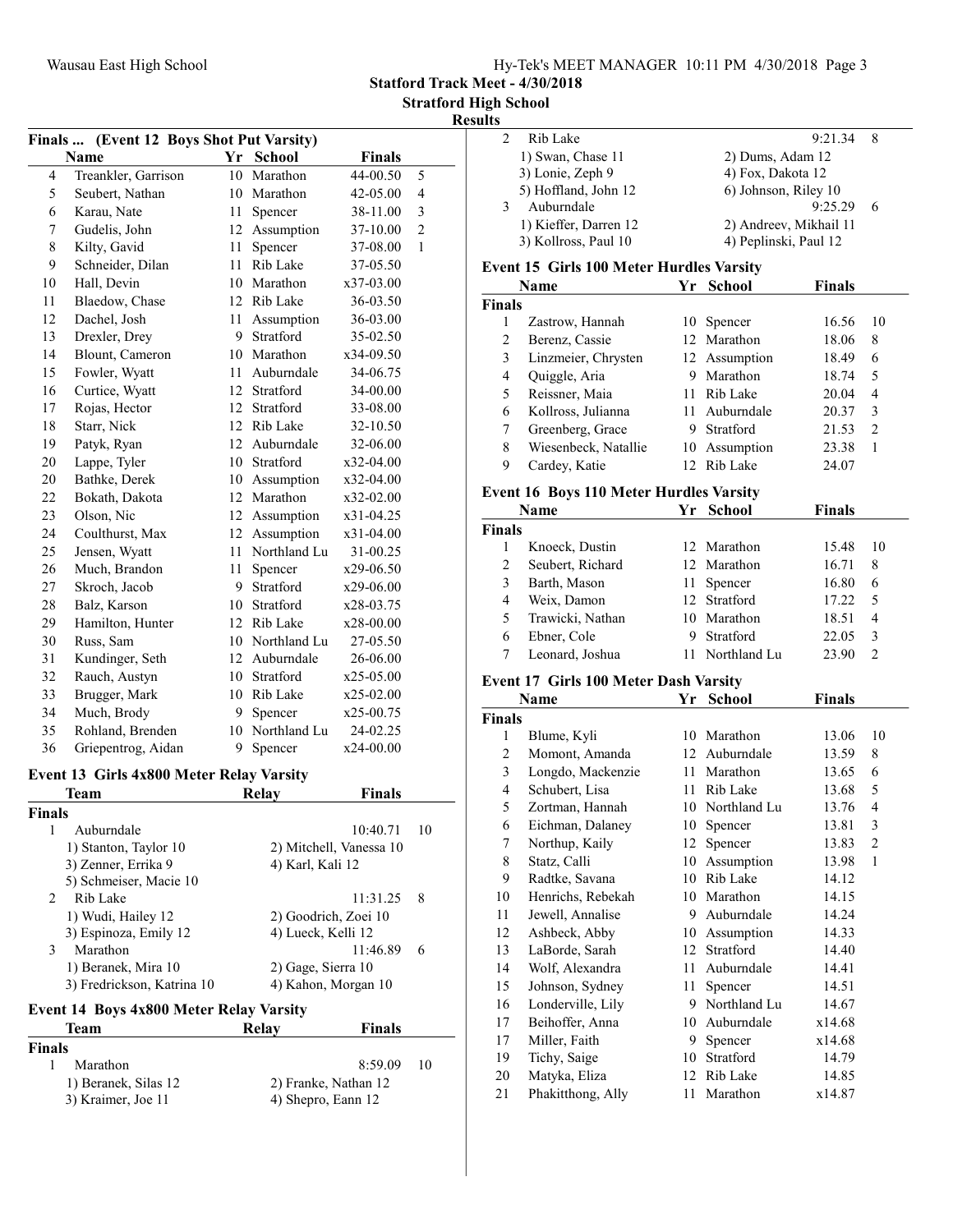| Hy-Tek's MEET MANAGER 10:11 PM 4/30/2018 Page 4 |  |  |
|-------------------------------------------------|--|--|
|                                                 |  |  |

Statford Track Meet - 4/30/2018

 $\frac{\text{Results}}{27}$ 

| Finals  (Event 17 Girls 100 Meter Dash Varsity) |                     |        |                 |               |                |  |
|-------------------------------------------------|---------------------|--------|-----------------|---------------|----------------|--|
|                                                 | Name                |        | Yr School       | <b>Finals</b> |                |  |
| 22                                              | Neve, Natasha       |        | 10 Auburndale   | x14.88        |                |  |
| 23                                              | Schallock, Savannah |        | 10 Stratford    | 14.91         |                |  |
| 24                                              | Fitzl, Caitlyn      |        | 12 Rib Lake     | x14.93        |                |  |
| 24                                              | Schalk, Sophie      |        | 10 Marathon     | x14.93        |                |  |
| 26                                              | Manecke, Brenna     |        | 10 Stratford    | x14.94        |                |  |
| 27                                              | Esteban, Carmen     |        | 10 Marathon     | x15.20        |                |  |
| 28                                              | Gerhke, Jolee       |        | 9 Rib Lake      | x15.27        |                |  |
| 29                                              | Nieman, Lydia       | 9.     | Spencer         | x15.29        |                |  |
| 30                                              | Schallock, Andrea   |        | 9 Stratford     | x15.30        |                |  |
| 31                                              | Schiferl, Taylor    |        | 10 Northland Lu | 15.37         |                |  |
| 32                                              | Schlais, Emma       |        | 12 Northland Lu | x15.50        |                |  |
| 32                                              | Hauke, Gracie       |        | 9 Stratford     | x15.50        |                |  |
| 34                                              | Reed, Haley         |        | 11 Marathon     | x15.58        |                |  |
| 35                                              | Zahrt, Sabrina      |        | 9 Northland Lu  | x15.64        |                |  |
| 36                                              | Breinholm, Mea      |        | 11 Spencer      | x16.00        |                |  |
| 36                                              | Peplinski, Katie    |        | 11 Auburndale   | x16.00        |                |  |
| 38                                              | Romero, Emma        |        | 11 Northland Lu | x16.12        |                |  |
| 39                                              | Borchardt, Leah     |        | 11 Rib Lake     | x16.28        |                |  |
| 40                                              | Wolff, Skyler       |        | 11 Auburndale   | x16.38        |                |  |
| 41                                              | Maki, Ajia          |        | 12 Rib Lake     | x16.70        |                |  |
| 42                                              | Rhyner, Audrey      |        | 9 Rib Lake      | x16.92        |                |  |
| 43                                              | Breitenfeldt, Ella  |        | 11 Northland Lu | x17.63        |                |  |
| 44                                              | Sjoman, Cierra      |        | 11 Auburndale   | x18.79        |                |  |
| 45                                              | Multerer, Isabelle  |        | 10 Stratford    | x19.58        |                |  |
|                                                 |                     |        |                 |               |                |  |
| <b>Event 18 Boys 100 Meter Dash Varsity</b>     |                     |        |                 |               |                |  |
|                                                 | Name                | Yr     | <b>School</b>   | <b>Finals</b> |                |  |
| <b>Finals</b>                                   |                     |        |                 |               |                |  |
| 1                                               | Balgord, Tyler      | 11     | Rib Lake        | 11.69         | 10             |  |
| $\overline{c}$                                  | Henry Hopkins, John |        | 11 Rib Lake     | 11.94         | 8              |  |
| 3                                               | Williams, Shawn     |        | 10 Marathon     | 11.95         | 6              |  |
| 4                                               | Gudelis, John       |        | 12 Assumption   | 12.06         | 5              |  |
| 5                                               | Keiser, Ashton      |        | 9 Rib Lake      | 12.08         | 4              |  |
| 6                                               | Leick, Jacob        |        | 11 Stratford    | 12.09         | 3              |  |
| 7                                               | Nieman, Collin      | 12     | Spencer         | 12.13         | $\overline{c}$ |  |
| 8                                               | Makovsky, Zach      |        | 12 Rib Lake     | x12.22        |                |  |
| 9                                               | Seehafer, Dylan     |        | 12 Marathon     | 12.24         | 1              |  |
| 10                                              | Karlen, Darin       | $10\,$ | Marathon        | 12.48         |                |  |
| 11                                              | Blaedow, Chase      |        | 12 Rib Lake     | x12.50        |                |  |
| $11\,$                                          | Lau, Brent          |        | 10 Auburndale   | 12.50         |                |  |
| 13                                              | Hahn, Luke          |        | 10 Marathon     | x12.55        |                |  |
| 14                                              | Nelson, Isaiah      |        | 10 Rib Lake     | x12.70        |                |  |
| 14                                              | Slominski, Devan    | 11     | Stratford       | 12.70         |                |  |
| 16                                              | Sweno, Jared        |        | 9 Marathon      | x12.78        |                |  |
| 17                                              | Yuan, Caleb         |        | 10 Northland Lu | 12.91         |                |  |
| 18                                              | Krommenaker, Kyle   | 9.     | Assumption      | 13.10         |                |  |
| 19                                              | Manecke, Nick       | 12     | Stratford       | 13.12         |                |  |
| 20                                              | Walter, Adam        | 12     | Spencer         | 13.15         |                |  |
| 21                                              | Schmudlach, Chris   | 11     | Rib Lake        | x13.17        |                |  |
| 22                                              | Peplinski, Justin   |        | 10 Auburndale   | 13.47         |                |  |
| 23                                              | Clark, Connor       | 9.     | Spencer         | 13.52         |                |  |
| 24                                              | Binder, Jackson     | 9.     | Auburndale      | 13.53         |                |  |
| 25                                              | Patyk, Ryan         |        | 12 Auburndale   | x13.56        |                |  |
| 26                                              | Stueber, Logan      | 9.     | Stratford       | x13.63        |                |  |

| 27                 | Poeschel, Cody                                 | 9.   | Auburndale                                    | x14.29                  |                |
|--------------------|------------------------------------------------|------|-----------------------------------------------|-------------------------|----------------|
| 28                 | Ebner, Cole                                    | 9    | Stratford                                     | x14.43                  |                |
| 29                 | VanSchyndel, Jacob                             | 9.   | Stratford                                     | x14.74                  |                |
| 30                 | Fowler, Wyatt                                  | 11   | Auburndale                                    | x15.93                  |                |
| 31                 | Kundinger, Seth                                | 12   | Auburndale                                    | x17.31                  |                |
|                    | Event 19 Girls 1600 Meter Run Varsity          |      |                                               |                         |                |
|                    | Name                                           |      | Yr School                                     |                         |                |
| <b>Finals</b>      |                                                |      |                                               | <b>Finals</b>           |                |
| 1                  | Buchberger, Anna                               |      | 12 Marathon                                   | 5:47.21                 | 10             |
| 2                  |                                                | 9.   | Auburndale                                    |                         |                |
|                    | Kloos, Lilly                                   |      |                                               | 6:20.50                 | 8              |
| 3                  | Fredrickson, Katrina                           |      | 10 Marathon                                   | 6:30.27                 | 6              |
| 4                  | Wehrman, Kaylee                                | 10   | Spencer                                       | 6:32.52                 | 5              |
| 5                  | Cleven, Anna                                   | 9.   | Marathon                                      | 6:53.56                 | $\overline{4}$ |
| 6                  | Onsager, Lillian                               |      | 10 Auburndale                                 | 6:58.00                 | 3              |
|                    | <b>Event 20 Boys 1600 Meter Run Varsity</b>    |      |                                               |                         |                |
|                    | Name                                           | Yr   | <b>School</b>                                 | Finals                  |                |
| <b>Finals</b>      |                                                |      |                                               |                         |                |
| 1                  | Kraimer, Joe                                   |      | 11 Marathon                                   | 5:04.00                 | 10             |
| $\overline{c}$     | Kindlarski, David                              | 11 - | Marathon                                      | 5:05.96                 | 8              |
| 3                  | Dums, Adam                                     |      | 12 Rib Lake                                   | 5:08.89                 | 6              |
| 4                  | Cliver, Tyler                                  |      | 10 Marathon                                   | 5:12.23                 | 5              |
| 5                  | Thompson, Isaac                                |      | 10 Stratford                                  | 5:13.21                 | 4              |
| 6                  | Franke, Nathan                                 |      | 12 Marathon                                   | x5:19.11                |                |
| 7                  | Lundgren, Carl                                 |      | 9 Auburndale                                  | 5:20.93                 | 3              |
| 8                  | Andreev, Mikhail                               | 11 - | Auburndale                                    | 5:21.93                 | 2              |
| 9                  | Krasselt, Cullen                               |      | 9 Marathon                                    | x5:42.80                |                |
| 10                 | Lang, Ian                                      |      | 10 Auburndale                                 | 5:49.79                 | 1              |
| 11                 | Ashebeck, Ted                                  |      | 12 Assumption                                 | 5:52.47                 |                |
| 12                 | Shepro, Eann                                   |      | 12 Marathon                                   | x5:52.94                |                |
| 13                 | Zhang, Tom                                     |      | 12 Northland Lu                               | 5:59.68                 |                |
| 14                 | Haupt, Kaden                                   |      | 10 Stratford                                  | 6:11.21                 |                |
|                    |                                                |      |                                               |                         |                |
|                    | Event 21 Girls 4x200 Meter Relay Varsity       |      |                                               |                         |                |
|                    | Team                                           |      | Relay                                         | <b>Finals</b>           |                |
| <b>Finals</b><br>1 | Auburndale                                     |      |                                               | 1:53.05                 | 10             |
|                    |                                                |      |                                               |                         |                |
|                    | 1) Hamus, Paityn 9<br>3) Trowbridge, Katelyn 9 |      | 2) Krings, Maddie 9<br>4) Hilber, Isabelle 10 |                         |                |
|                    | 5) Jewell, Annalise 9                          |      |                                               |                         |                |
| 2                  | Stratford                                      |      |                                               | 2:00.35                 | 8              |
|                    | 1) Dahl, Keyarra 12                            |      | 2) O'Neil, Ashley 10                          |                         |                |
|                    | 3) Zawislan, Ashley 12                         |      | 4) Lappe, Alexis 12                           |                         |                |
| 3                  | Marathon                                       |      |                                               | 2:02.98                 | 6              |
|                    | 1) Phakitthong, Ally 11                        |      | 2) Erickson, Kayla 12                         |                         |                |
|                    | 3) Schalk, Sophie 10                           |      |                                               | 4) Longdo, Mackenzie 11 |                |
| 4                  | Rib Lake                                       |      |                                               | 2:07.64                 | 5              |
|                    | 1) Fitzl, Caitlyn 12                           |      | 2) Gerhke, Jolee 9                            |                         |                |
|                    | 3) Weinzatl, Mackenzie 10                      |      | 4) Matyka, Eliza 12                           |                         |                |
|                    | 5) Scotty, Haylee 9                            |      | 6) Koch, Senja 10                             |                         |                |
|                    |                                                |      |                                               |                         |                |

- 5 Rib Lake B<br>
1) Annala, Makenna 11 2) Blomberg, Olivia 11<br>
3) Reissner, Maia 11 4) Lueck, Kelli 12 1) Annala, Makenna 11 2) Blomberg, Olivia 11 3) Reissner, Maia 11 4) Lueck, Kelli 12
	- 5) Rhyner, Audrey 9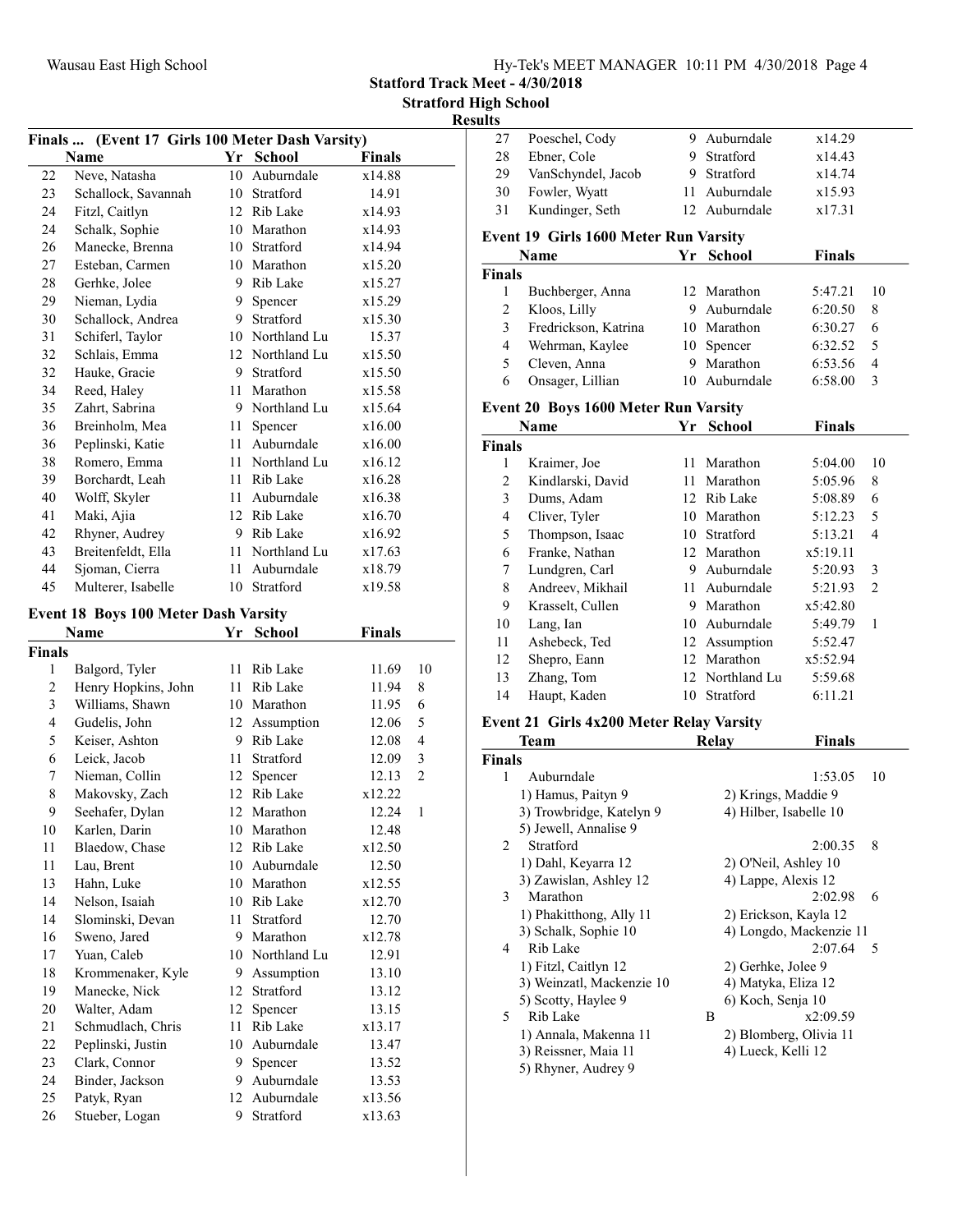Statford Track Meet - 4/30/2018

Stratford High School

#### Results

|                | <b>Event 22 Boys 4x200 Meter Relay Varsity</b> |    |                        |                          |                          |
|----------------|------------------------------------------------|----|------------------------|--------------------------|--------------------------|
|                | Team                                           |    | Relay                  | <b>Finals</b>            |                          |
| Finals         |                                                |    |                        |                          |                          |
| 1              | Marathon                                       |    |                        | 1:39.04                  | 10                       |
|                | 1) Seehafer, Dylan 12                          |    | 2) Seubert, Richard 12 |                          |                          |
|                | 3) Williams, Shawn 10                          |    |                        | 4) Zaveleta, Fernando 12 |                          |
| 2              | Auburndale                                     |    |                        | 1:42.37                  | 8                        |
|                | 1) Hoffman, Kaden 9                            |    | 2) Peplinski, Josh 12  |                          |                          |
|                | 3) Lau, Brent 10                               |    | 4) Empey, Carver 12    |                          |                          |
| 3              | Marathon                                       |    | B                      | x1:45.17                 |                          |
|                | 1) Sweno, Jared 9                              |    | 2) Vandeboom, Matt 9   |                          |                          |
|                | 3) Weber, Preston 11                           |    | 4) Seubert, Trenton 11 |                          |                          |
|                | Stratford                                      |    |                        | DQ                       |                          |
|                | 1) Schoenfuss, AJ 12                           |    | 2) Hannan, Hunter 11   |                          |                          |
|                | 3) Bargender, Andrew 12                        |    | 4) Manecke, Nick 12    |                          |                          |
|                | Rib Lake                                       |    |                        | DQ                       |                          |
|                | 1) Keiser, Ashton 9                            |    | 2) Czysz, Connor 11    |                          |                          |
|                | 3) Lennartz, Daniel 11                         |    | 4) Nelson, Isaiah 10   |                          |                          |
|                | 5) Blaedow, Chase 12                           |    | 6) Hamilton, Hunter 12 |                          |                          |
|                | <b>Event 23 Girls 400 Meter Dash Varsity</b>   |    |                        |                          |                          |
|                | Name                                           |    | Yr School              | <b>Finals</b>            |                          |
| Finals         |                                                |    |                        |                          |                          |
| 1              | Blume, Kyli                                    |    | 10 Marathon            | 1:02.88                  | 10                       |
| $\overline{c}$ | Jewell, Isabella                               |    | 11 Auburndale          | 1:04.47                  | 8                        |
| 3              | Schillinger, Macie                             | 11 | Stratford              | 1:04.51                  | 6                        |
| $\overline{4}$ | Schmeiser, Macie                               |    | 10 Auburndale          | 1:05.89                  | 5                        |
| 5              | Oertel, Abbygail                               |    | 9 Stratford            | 1:07.91                  | 4                        |
| 6              | Phakitthong, Chentaly                          |    | 9 Marathon             | 1:10.49                  | 3                        |
| 7              | Henrichs, Rebekah                              |    | 10 Marathon            | 1:11.08                  | $\overline{c}$           |
| 8              | Hasenohrl, Victoria                            |    | 9 Auburndale           | 1:11.57                  | $\mathbf{1}$             |
| 9              | Kauffman, Syndey                               |    | 9 Stratford            | 1:14.02                  |                          |
| 10             | Moore, Sidney                                  |    | 12 Northland Lu        | 1:16.31                  |                          |
| 11             | Cardey, Katie                                  |    | 12 Rib Lake            | 1:17.78                  |                          |
| 12             | Richardson, Emmie                              |    | 10 Auburndale          | x1:23.13                 |                          |
| 13             | Onsager, Lillian                               |    | 10 Auburndale          | x1:25.81                 |                          |
| 14             | Orgaz, Natalia                                 |    | 10 Marathon            | x1:31.87                 |                          |
|                |                                                |    |                        |                          |                          |
|                | <b>Event 24 Boys 400 Meter Dash Varsity</b>    |    |                        |                          |                          |
|                | Name                                           |    | Yr School              | <b>Finals</b>            |                          |
| Finals         |                                                |    |                        |                          |                          |
| 1              | Pankratz, Aaron                                | 12 | Spencer                | 52.06                    | 10                       |
| $\overline{2}$ | Schumacher, Aaron                              |    | 10 Marathon            | 54.84                    | 8                        |
| 3              | Schilling, Cameron                             |    | 11 Marathon            | 55.93                    | 6                        |
| 4              | Stoflet, Gage                                  |    | 12 Auburndale          | 56.10                    | 5                        |
| 5              | Oertal, Tom                                    | 12 | Marathon               | 58.32                    | $\overline{\mathcal{L}}$ |

5 58.32 4 Oertal, Tom 12 Marathon

7 Huther, Paul 11 Stratford 1:00.57 2 8 Grabow, Kix 9 Stratford 1:01.28 1 9 x1:02.49 Baumann, Zach 10 Marathon 10 1:05.30 Hoffland, John 12 Rib Lake 11 11 Much, Brandon 11 Spencer 1:06.33<br>12 Binder, Jackson 9 Auburndale 1:07.46 12 Binder, Jackson 9 Auburndale 1:07.46<br>13 Stuttgen, Karter 9 Stratford x1:09.48

Johnson, Riley 10 Rib Lake 1:12.98

6 Schoenfuss, Sam

13 Stuttgen, Karter<br>14 Johnson, Riley

|               | Team                     | Relay |                        | <b>Finals</b>             |                |
|---------------|--------------------------|-------|------------------------|---------------------------|----------------|
| <b>Finals</b> |                          |       |                        |                           |                |
| 1             | Auburndale               |       |                        | 53.01                     | 10             |
|               | 1) Hamus, Paityn 9       |       | 2) Krings, Maddie 9    |                           |                |
|               | 3) Trowbridge, Katelyn 9 |       | 4) Hilber, Isabelle 10 |                           |                |
|               | 5) Wolf, Alexandra 11    |       |                        |                           |                |
| 2             | Stratford                |       |                        | 55.52                     | 8              |
|               | 1) Dahl, Keyarra 12      |       | 2) O'Neil, Ashley 10   |                           |                |
|               | 3) Zawislan, Ashley 12   |       | 4) Krall, Makayla 12   |                           |                |
| 3             | Rib Lake                 |       |                        | 56.40                     | 6              |
|               | 1) Fitzl, Caitlyn 12     |       |                        | 2) Weinzatl, Mackenzie 10 |                |
|               | 3) Radtke, Savana 10     |       | 4) Schubert, Lisa 11   |                           |                |
|               | 5) Annala, Makenna 11    |       |                        |                           |                |
| 4             | Stratford                | B     |                        | x57.33                    |                |
|               | 1) Weiland, Janilee 9    |       | 2) Tichy, Saige 10     |                           |                |
|               | 3) Hauke, Gracie 9       |       |                        | 4) Schallock, Savannah 10 |                |
| 5             | Spencer                  |       |                        | 59.64                     | 5              |
|               | 1) Miller, Faith 9       |       | 2) Nieman, Lydia 9     |                           |                |
|               | 3) Mannigel, Zalexis 9   |       |                        | 4) Johnson, Sydney 11     |                |
| 6             | Marathon                 |       |                        | 59.89                     | $\overline{4}$ |
|               | 1) Baumann, Mikayla 11   |       | 2) Kennedy, Bryn 10    |                           |                |
|               | 3) Reed, Haley 11        |       |                        | 4) Esteban, Carmen 10     |                |
| 7             | Northland Lutheran       |       |                        | 1:00.78                   | 3              |
|               | 1) Moore, Sidney 12      |       | 2) Schlais, Emma 12    |                           |                |
|               | 3) Schiferl, Taylor 10   |       |                        | 4) Londerville, Lily 9    |                |
|               | 5) Romero, Emma 11       |       | 6) Balk, Makinna 11    |                           |                |
| 8             | Rib Lake                 | B     |                        | x1:04.04                  |                |
|               | 1) Maki, Ajia 12         |       | 2) Scotty, Haylee 9    |                           |                |
|               | 3) Koch, Senja 10        |       |                        | 4) Borchardt, Leah 11     |                |
|               | 5) Rhyner, Audrey 9      |       |                        |                           |                |

### Event 26 Boys 4x100 Meter Relay Varsity

| Team                      |   | Finals |                                                                                                                                                                                                                                                                                                                      |
|---------------------------|---|--------|----------------------------------------------------------------------------------------------------------------------------------------------------------------------------------------------------------------------------------------------------------------------------------------------------------------------|
| <b>Finals</b>             |   |        |                                                                                                                                                                                                                                                                                                                      |
| Rib Lake                  |   | 46.34  | 10                                                                                                                                                                                                                                                                                                                   |
| 1) Balgord, Tyler 11      |   |        |                                                                                                                                                                                                                                                                                                                      |
| 3) Henry Hopkins, John 11 |   |        |                                                                                                                                                                                                                                                                                                                      |
| 5) Schmudlach, Chris 11   |   |        |                                                                                                                                                                                                                                                                                                                      |
| Marathon                  |   | 48.41  | 8                                                                                                                                                                                                                                                                                                                    |
| 1) Seehafer, Dylan 12     |   |        |                                                                                                                                                                                                                                                                                                                      |
| 3) Hahn, Luke 10          |   |        |                                                                                                                                                                                                                                                                                                                      |
| Stratford                 |   | 49.57  | 6                                                                                                                                                                                                                                                                                                                    |
| 1) Leick, Jacob 11        |   |        |                                                                                                                                                                                                                                                                                                                      |
| 3) Bargender, Andrew 12   |   |        |                                                                                                                                                                                                                                                                                                                      |
| Auburndale                |   | 49.92  | $\overline{\phantom{0}}$                                                                                                                                                                                                                                                                                             |
| 1) Hoffman, Kaden 9       |   |        |                                                                                                                                                                                                                                                                                                                      |
| 3) Peplinski, Josh 12     |   |        |                                                                                                                                                                                                                                                                                                                      |
| Marathon                  | B | x50.18 |                                                                                                                                                                                                                                                                                                                      |
| 1) Karlen, Darin 10       |   |        |                                                                                                                                                                                                                                                                                                                      |
| 3) Sweno, Jared 9         |   |        |                                                                                                                                                                                                                                                                                                                      |
| Stratford                 | B | x56.58 |                                                                                                                                                                                                                                                                                                                      |
| 1) Rojas, Hector 12       |   |        |                                                                                                                                                                                                                                                                                                                      |
| 3) Lappe, Tyler 10        |   |        |                                                                                                                                                                                                                                                                                                                      |
|                           |   | Relay  | 2) Czysz, Connor 11<br>4) Makovsky, Zach 12<br>6) Schneider, Dilan 11<br>2) Williams, Shawn 10<br>4) Zaveleta, Fernando 12<br>2) Browne, Seth 12<br>4) Manecke, Nick 12<br>2) Lau, Brent 10<br>4) Stoflet, Gage 12<br>2) Vandeboom, Matt 9<br>4) Seubert, Trenton 11<br>2) Curtice, Wyatt 12<br>4) Hannan, Hunter 11 |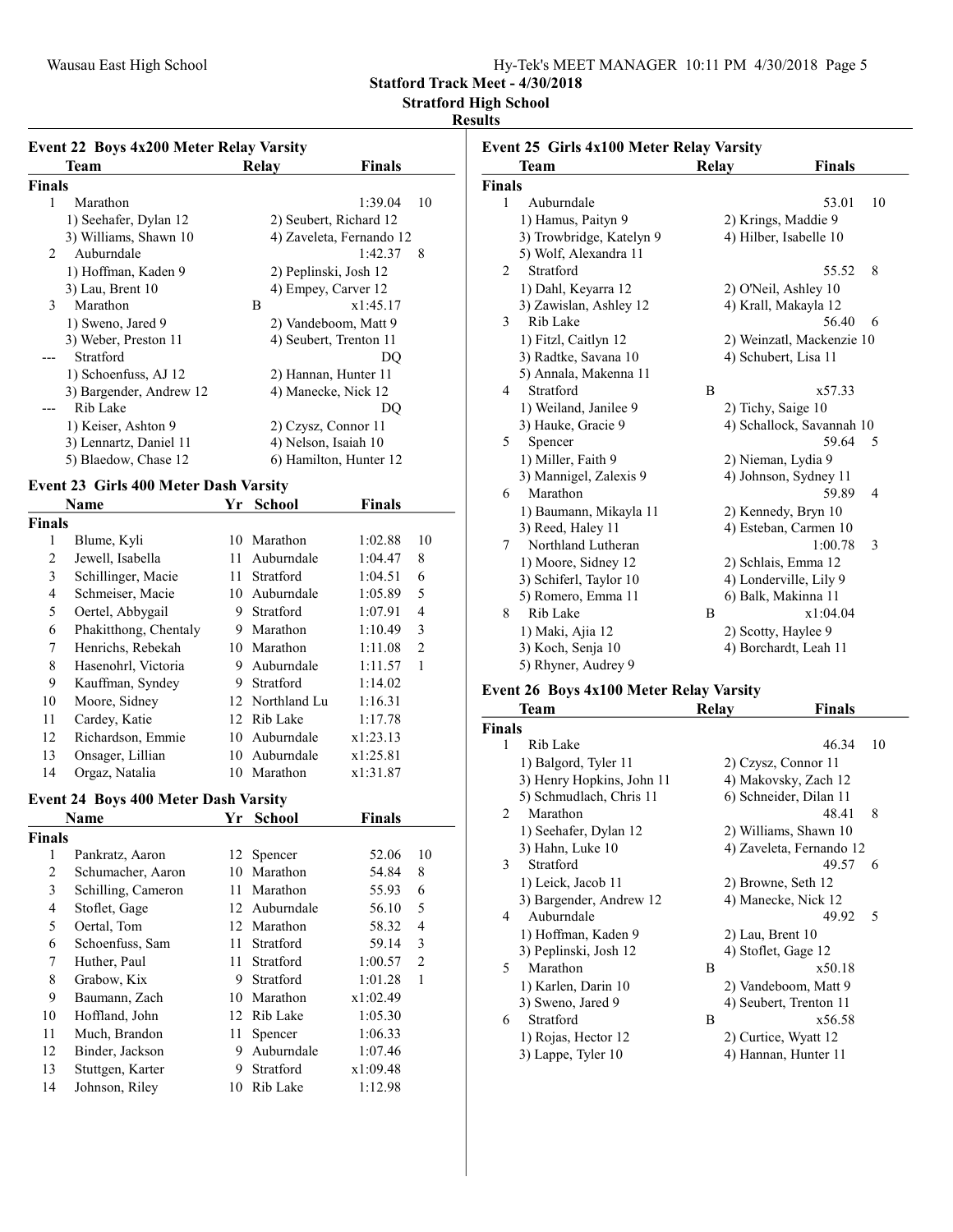Statford Track Meet - 4/30/2018

Stratford High School

#### Resul

| Event 27 Girls 300 Meter Hurdles Varsity |                                            |    |                 |               |                          |
|------------------------------------------|--------------------------------------------|----|-----------------|---------------|--------------------------|
|                                          | Name                                       | Yr | <b>School</b>   | <b>Finals</b> |                          |
| <b>Finals</b>                            |                                            |    |                 |               |                          |
| 1                                        | Zastrow, Hannah                            |    | 10 Spencer      | 50.98         | 10                       |
| $\overline{c}$                           | Linzmeier, Chrysten                        |    | 12 Assumption   | 51.65         | 8                        |
| 3                                        | Wudi, Hailey                               |    | 12 Rib Lake     | 51.81         | 6                        |
| $\overline{4}$                           | Northup, Kaily                             |    | 12 Spencer      | 52.46         | 5                        |
| 5                                        | Berenz, Cassie                             |    | 12 Marathon     | 54.21         | $\overline{\mathcal{L}}$ |
| 6                                        | Quiggle, Aria                              |    | 9 Marathon      | 54.42         | 3                        |
| 7                                        | Zenner, Errika                             |    | 9 Auburndale    | 57.09         | $\mathfrak{2}$           |
| 8                                        | Wiesenbeck, Natallie                       |    | 10 Assumption   | 1:00.23       | 1                        |
| 9                                        | Greenberg, Heather                         |    | 12 Stratford    | 1:03.57       |                          |
| 10                                       | Balk, Makinna                              |    | 11 Northland Lu | 1:05.66       |                          |
|                                          |                                            |    |                 |               |                          |
|                                          | Event 28 Boys 300 Meter Hurdles Varsity    |    |                 |               |                          |
|                                          | <b>Name</b>                                | Yr | <b>School</b>   | <b>Finals</b> |                          |
| <b>Finals</b>                            |                                            |    |                 |               |                          |
| 1                                        | Knoeck, Dustin                             |    | 12 Marathon     | 44.09         | 10                       |
| $\overline{c}$                           | Seubert, Richard                           |    | 12 Marathon     | 44.87         | 8                        |
| 3                                        | Weix, Damon                                |    | 12 Stratford    | 45.13         | 6                        |
| 4                                        | Fox, Dakota                                |    | 12 Rib Lake     | 47.22         | 5                        |
| 5                                        | Barth, Mason                               | 11 | Spencer         | 48.18         | $\overline{\mathcal{L}}$ |
| 6                                        | Trawicki, Nathan                           |    | 10 Marathon     | 49.34         | 3                        |
| 7                                        | Petkau, Steven                             |    | 10 Rib Lake     | 53.16         | $\overline{2}$           |
|                                          | Event 29 Girls 800 Meter Run Varsity       |    |                 |               |                          |
|                                          | Name                                       | Yr | <b>School</b>   | <b>Finals</b> |                          |
| <b>Finals</b>                            |                                            |    |                 |               |                          |
| 1                                        | Karl, Kali                                 | 12 | Auburndale      | 2:25.89       | 10                       |
| 2                                        | Espinoza, Emily                            | 12 | Rib Lake        | 2:35.44       | 8                        |
| 3                                        | Stanton, Taylor                            |    | 10 Auburndale   | 2:38.26       | 6                        |
| $\overline{4}$                           | Kahon, Morgan                              |    | 10 Marathon     | 2:43.37       | 5                        |
| 5                                        | Schmeiser, Macie                           |    | 10 Auburndale   | 2:46.25       | $\overline{4}$           |
| 6                                        | Wehrman, Kaylee                            |    | 10 Spencer      | 2:54.40       | $\mathfrak{Z}$           |
| 7                                        | Beranek, Mira                              |    | 10 Marathon     | 2:58.15       | $\mathfrak{2}$           |
| 8                                        | Nett, Taya                                 |    | 12 Stratford    | 3:01.87       | 1                        |
| 9                                        | Edelburg, Clarissa                         |    | 10 Northland Lu | 3:05.76       |                          |
| 10                                       | Cleven, Anna                               |    | 9 Marathon      | 3:07.82       |                          |
|                                          |                                            |    |                 |               |                          |
|                                          | <b>Event 30 Boys 800 Meter Run Varsity</b> |    |                 |               |                          |
|                                          | Name                                       | Yr | <b>School</b>   | <b>Finals</b> |                          |
| <b>Finals</b>                            |                                            |    |                 |               |                          |
| 1                                        | Nieman, Collin                             | 12 | Spencer         | 2:06.85       | 10                       |
| $\overline{c}$                           | Kraimer, Joe                               | 11 | Marathon        | 2:07.82       | 8                        |
| 3                                        | Schoenfuss, AJ                             | 12 | Stratford       | 2:09.49       | 6                        |
| $\overline{4}$                           | Schilling, Cameron                         | 11 | Marathon        | 2:15.19       | 5                        |
| 5                                        | Peplinski, Paul                            | 12 | Auburndale      | 2:15.53       | $\overline{4}$           |
| 6                                        | Walter, Adam                               | 12 | Spencer         | 2:19.48       | 3                        |
| $\tau$                                   | Franke, Nathan                             | 12 | Marathon        | 2:19.82       | $\overline{2}$           |
| 8                                        | Kollross, Paul                             | 10 | Auburndale      | 2:21.15       | 1                        |
| 9                                        | Kieffer, Darren                            | 12 | Auburndale      | 2:30.08       |                          |
| 10                                       | Shepro, Eann                               | 12 | Marathon        | x2:33.38      |                          |
| 11                                       | Ashebeck, Ted                              | 12 | Assumption      | 2:33.77       |                          |
| 12                                       | Haupt, Kaden                               | 10 | Stratford       | 2:34.52       |                          |
| 13                                       | Zhang, Tom                                 | 12 | Northland Lu    | 2:35.69       |                          |
|                                          |                                            |    |                 |               |                          |

| ults                    |                                              |      |                        |               |                |
|-------------------------|----------------------------------------------|------|------------------------|---------------|----------------|
| 14                      | Baumann, Zach                                |      | 10 Marathon            | x2:35.86      |                |
| 15                      | Huther, Paul                                 | 11 - | Stratford              | 2:36.22       |                |
| 16                      | Slattery, Joe                                |      | 11 Rib Lake            | 2:37.52       |                |
| 17                      | Lopez, Daniel                                |      | 12 Stratford           | x2:37.94      |                |
| 18                      | Lang, Ian                                    |      | 10 Auburndale          | x2:40.41      |                |
|                         | <b>Event 31 Girls 200 Meter Dash Varsity</b> |      |                        |               |                |
|                         | Name                                         | Yr   | School                 | <b>Finals</b> |                |
| <b>Finals</b>           |                                              |      |                        |               |                |
| 1                       | Blume, Kyli                                  |      | 10 Marathon            | 27.73         | 10             |
| 2                       | Schillinger, Macie                           | 11 - | Stratford              | 28.01         | 8              |
| 3                       | Longdo, Mackenzie                            | 11 - | Marathon               | 28.69         | 6              |
| $\overline{\mathbf{4}}$ | Momont, Amanda                               |      | 12 Auburndale          | 28.80         | 5              |
| 5                       | Lappe, Alexis                                |      | 12 Stratford           | 28.81         | $\overline{4}$ |
| 6                       | Linzmeier, Chrysten                          |      | 12 Assumption          | 28.92         | 3              |
| 7                       | Statz, Calli                                 |      | 10 Assumption          | 29.25         | $\overline{c}$ |
| 8                       | Henrichs, Rebekah                            |      | 10 Marathon            | 29.70         | 1              |
| 9                       | Zawislan, Ashley                             |      | 12 Stratford           | 29.77         |                |
| 10                      | Weiland, Janilee                             |      | 9 Stratford            | x29.81        |                |
| 11                      | Jewell, Annalise                             |      | 9 Auburndale           | 30.07         |                |
| 12                      | Wolf, Alexandra                              |      | 11 Auburndale          | 30.30         |                |
| 12                      | O'Neil, Ashley                               |      | 10 Stratford           | x30.30        |                |
| 14                      | Schubert, Lisa                               | 11 - | Rib Lake               | 30.37         |                |
| 15                      | Schalk, Sophie                               |      | 10 Marathon            | x30.54        |                |
| 16                      | Berenz, Cassie                               |      | 12 Marathon            | x30.58        |                |
| 17                      | Dahl, Keyarra                                |      | 12 Stratford           | x30.64        |                |
| 18                      | Miller, Faith                                | 9    | Spencer                | 30.68         |                |
| 19                      | Wiesenbeck, Natallie                         |      | 10 Assumption          | 30.89         |                |
| 20                      | Vircks, Sabrina                              | 12   | Spencer                | 30.91         |                |
| 21                      | Matyka, Eliza                                |      | 12 Rib Lake            | 31.19         |                |
| 22                      | Phakitthong, Ally                            |      | 11 Marathon            | x31.52        |                |
| 22                      | Erickson, Kayla                              |      | 12 Marathon            | x31.52        |                |
| 24                      | Londerville, Lily                            |      | 9 Northland Lu         | 31.62         |                |
| 25                      | Neve, Natasha                                |      | 10 Auburndale          | x31.83        |                |
| 26                      | Blomberg, Olivia                             |      | 11 Rib Lake            | 31.86         |                |
| 27                      | Reissner, Maia                               | 11   | Rib Lake               | x32.13        |                |
| 28                      | Weinzatl, Mackenzie                          |      | 10 Rib Lake            | x32.16        |                |
| 29                      | Gerhke, Jolee                                |      | 9 Rib Lake             | x32.23        |                |
| 30                      | Schlais, Emma                                |      | 12 Northland Lu        | 32.81         |                |
| 31                      | Schallock, Andrea                            |      | 9 Stratford            | x32.90        |                |
| 32                      | Lueck, Kelli                                 |      | 12 Rib Lake            | x33.42        |                |
| 33                      | Breinholm, Mea                               | 11   | Spencer                | 33.64         |                |
| 34                      | Moore, Sidney                                |      | 12 Northland Lu        | 33.70         |                |
| 35                      | Nieman, Lydia                                | 9.   | Spencer                | x34.33        |                |
| 36                      | Maki, Ajia                                   | 12   | Rib Lake               | x36.25        |                |
| 37                      | Borchardt, Leah                              | 11   | Rib Lake               | x36.48        |                |
|                         |                                              |      |                        |               |                |
|                         | Event 32 Boys 200 Meter Dash Varsity<br>Name | Yr   | <b>School</b>          | <b>Finals</b> |                |
| <b>Finals</b>           |                                              |      |                        |               |                |
| 1                       |                                              | 12   |                        |               | 10             |
| 2                       | Pankratz, Aaron                              |      | Spencer<br>10 Marathon | 23.39         |                |
| 3                       | Schumacher, Aaron                            |      |                        | 23.59         | 8              |
|                         | Zaveleta, Fernando                           |      | 12 Marathon            | 23.77         | 6              |

3 Zaveleta, Fernando 12 Marathon<br>4 Makovsky, Zach 12 Rib Lake

6 Swan, Chase

4 Makovsky, Zach 12 Rib Lake 24.72 5<br>5 Czysz, Connor 11 Rib Lake 24.82 4 5 24.82 4 Czysz, Connor 11 Rib Lake